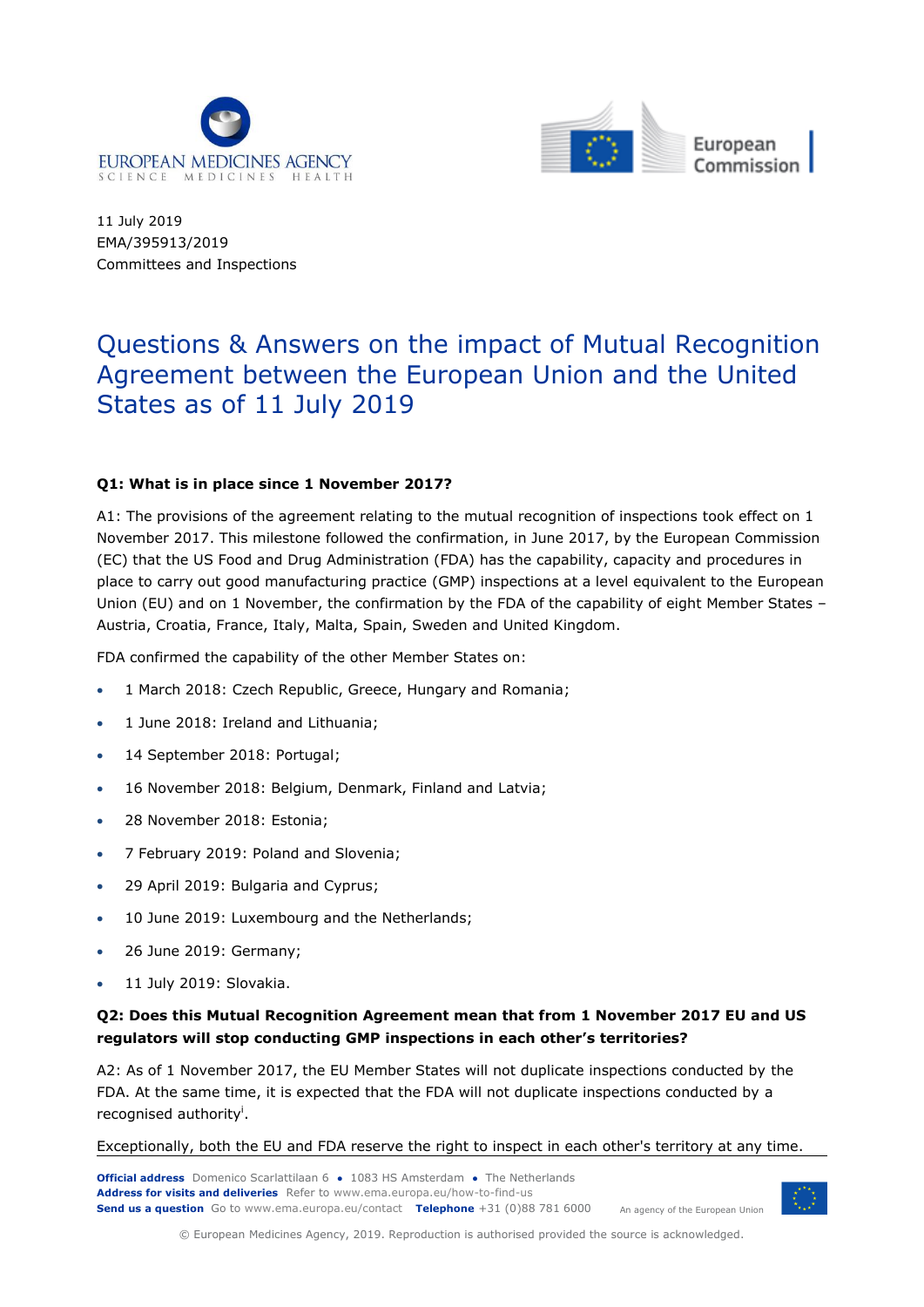# **Q3: Does this Mutual Recognition Agreement mean that from 1 November 2017, EU and US regulators can rely on each other's GMP inspections, not only in their territories but also outside the EU and the US?**

A3: Initially, the EU and the FDA will focus on inspections conducted within their respective territories. However, the EU and the FDA have the option to rely on inspection reports issued by a recognised authority<sup>i</sup> for manufacturing facilities located outside their respective territories. See Article 3 (1) of the [GMP Sectoral Annex](http://trade.ec.europa.eu/doclib/docs/2017/february/tradoc_155398.pdf) to the MRA. Please note that this provision in the MRA to accept the outcome of inspections conducted outside the US or the EU, is not yet operational and further guidance will be published in due course.

# **Q4: What is the difference between this agreement and the Mutual Recognition Agreement signed in 1998?**

A4: The EU and the US signed the agreement on mutual recognition between the European Community and the United States of America in 1998. The agreement included a Pharmaceutical Annex providing reliance on each other's GMP inspections. However, this was never fully implemented. The [2017](http://trade.ec.europa.eu/doclib/docs/2017/february/tradoc_155398.pdf)  [amendment to the Sectoral Annex](http://trade.ec.europa.eu/doclib/docs/2017/february/tradoc_155398.pdf) is building on the 1998 MRA. It benefits from the cooperation of the EU and the US in the past years through various pilot initiatives on GMP inspections.

# **Q5: What products are included in the scope of the Mutual Recognition Agreement?**

A5: The indicative scope of the amended Sectoral Annex covers a broad range of human medicines, as well as biological and veterinary medicines with specific exclusions for human blood, plasma, tissues and organs as well as for veterinary immunologicals. The current operational scope of the agreement includes only human medicinal products, with the exclusion of vaccines and plasma-derived products.

#### **Products covered**

- Marketed finished pharmaceuticals for human use in various pharmaceutical dosage forms such as tablets, capsules, ointments, and injectables, including:
	- − Medical gases;
	- Radiopharmaceuticals or radioactive biological products;
	- − Herbal (botanical) products if classified as medicinal products;
	- − Homeopathic products.
- Marketed biological products:
	- Therapeutic biotechnology-derived biological products;
	- − Allergenic products.
- Intermediates.
- Active pharmaceutical ingredients or bulk drug substance.

Please see also the [MRA webpage](https://www.ema.europa.eu/en/human-regulatory/research-development/compliance/good-manufacturing-practice/mutual-recognition-agreements-mra) on the EMA website.

# **Q6: What products are currently excluded from the scope of the Mutual Recognition Agreement?**

A6: Veterinary products are not immediately included in the operational scope of the agreement, but the EC and the FDA agreed in May 2019 that they will be considered for inclusion by no later than 15 December 2019. To this end discussions between technical experts have been initiated. Human